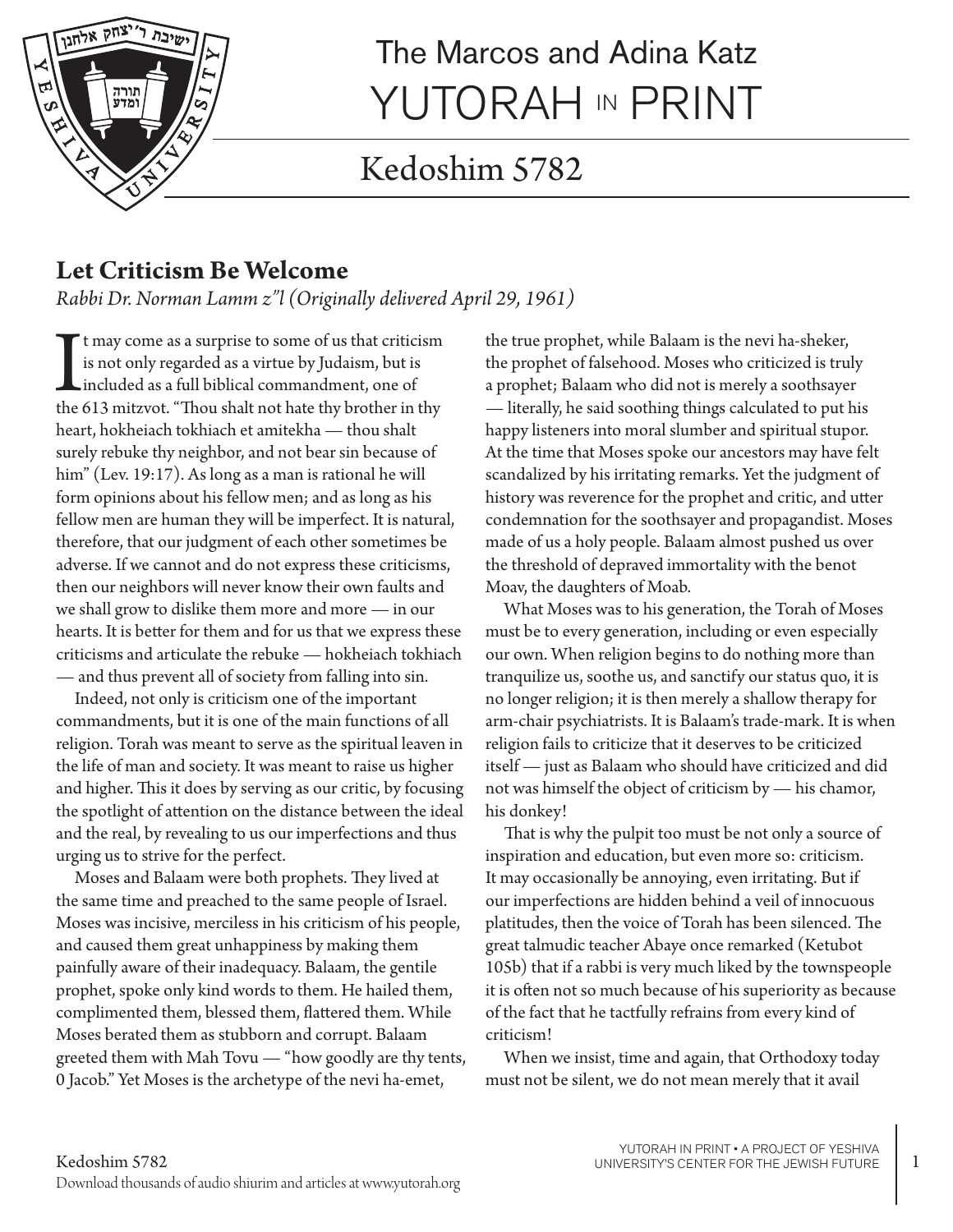itself of every channel of publicity just to mimic others and, so to speak, jump on the organizational bandwagon of other groups. Cooperate we must; but in all matters we must, on the basis of our Torah ideals, be critical and expose that which is non-Jewish and anti-Jewish. Whether it be a question of federal aid to Jewish day schools or a problem of synagogue architecture or a matter of kosher or non-kosher meals at the affairs of Jewish organizations, we must never be afraid to be respectfully critical. Hokheiach tokhiach et amitekha. As long as we regard our fellow Jew as amitekha, "thy friend," we must not abstain from the mitzvah of criticism.

What is true for religion is true for democracy. A democracy cannot survive if there is no right of criticism. The freedom to criticize the government is what determines whether the government is a democracy or a dictatorship. The difference between a good democracy and a poor one is the extent to which the citizens avail themselves of this right. No nation, society, or people can live on a high moral plane if criticism is either absent or suppressed. That is why we American Jews should not consider it an act of treachery when one of us is critical of the State of Israel, provided it is done in the proper spirit. Nor should we be hypersensitive to some of the very justified criticisms leveled at American Jewry by our Israeli brothers. The Rabbis rightly declared (Shabbat 119b) that Jerusalem was destroyed because its citizens failed to exercise their duty to criticize one another.

Our Rabbis even ventured the idea that criticism has a place in domestic life. Kol ahavah she'ein imah tokhachah einah ahavah — a love which does not contain the element of criticism is not really love (Ber. R. 54:3). Love between husband and wife in which there is no recognition of each other's faults is static and must soon fade away. When love is not blind but critical, when there is an attempt, in the spirit of love, to improve each other, then that ahavah is dynamic, it leads to growth and development. But of course this is a tall order. The practice of tokhachah or criticism, in the spirit the Torah means it, is a most difficult art. It is so painful to be criticized, even for small things, especially when we realize that the reproach is justified! And it is even more difficult to reprove a friend in the proper manner, so that I cause him the least anguish and am most assured that the criticism will have a successful result: the correction of the mistake. How interesting that in an age far richer in greatness and nobility than ours,

the sainted Rabbi Tarphon remarked temihani im yesh ba-dor ha-zeh she-mekabel tokhachah — "I wonder if there is anyone left in this generation who knows how to take criticism" — and Rabbi Alazar ben Azariah answered temihani im yesh ba-dor ha-zeh she-yodeia lehokhiach — "I would be more surprised to find someone left in this generation who knows how to give criticism" (Arakhin 16b). If my purpose in criticizing you is only that I seem bigger in comparison, that I sadistically needle you, then I am captious, not critical; then my remarks are an averah, not a mitzvah; for then I do not observe hokheiach tokhiach but rather violate ha-malbin pnei chavero, insulting another human being. True criticism, said the philosopher poet Yehudah Halevi (Kuzari 5:20), is such that you must reprove with intent to improve — in other words: teshuvah, repentance, or religious and moral growth, must be the goal of criticism. And this noble aim of hokheiach tokhiach can be achieved only if it is given in a spirit of profound friendship, in love, in loyalty; the object of the reproof must be amitekha, your dear friend, and you must give it so that he remains your friend. The Talmud (San. 101b) maintains that Jerobaam, the idol-worshipping king who split Jewry into two nations, was rewarded with the crown mipnei she-hokhiach et Shelomoh, because he had the courage to criticize King Solomon. And why was he ultimately punished? — mipnei she-hokhicho be'rabbim, because he reproached him publicly and thereby embarrassed him! Great is the man who can accept criticism. Greater yet is he who welcomes it. But greatest of all is he who knows how to administer it in a spirit of love and sensitivity, without causing pain and chagrin.

One last point, the most important, remains to be made. Until now we have spoken of the criticism of others. Yet this is only the prelude to the most difficult art — criticism of one's self. How does one go about reproaching himself.? The great Baal Shem Tov taught that you arrive at selfcriticism through your criticism of others. That is how he explains the well known Mishnah that Eizehu chakham? — ha-lomed mi-kol adam, "who is wise? — he who learns from every man." When you look into a mirror, the Baal Shem tells us, you see all your own faults and deficiencies — the shape of your nose, the complexion of your skin, the size of your teeth. So when you look at your fellow man and notice his faults, treat him as a mirror, and recognize in him your own faults. For it is a part of human nature that you see only those defects in a friend which you yourself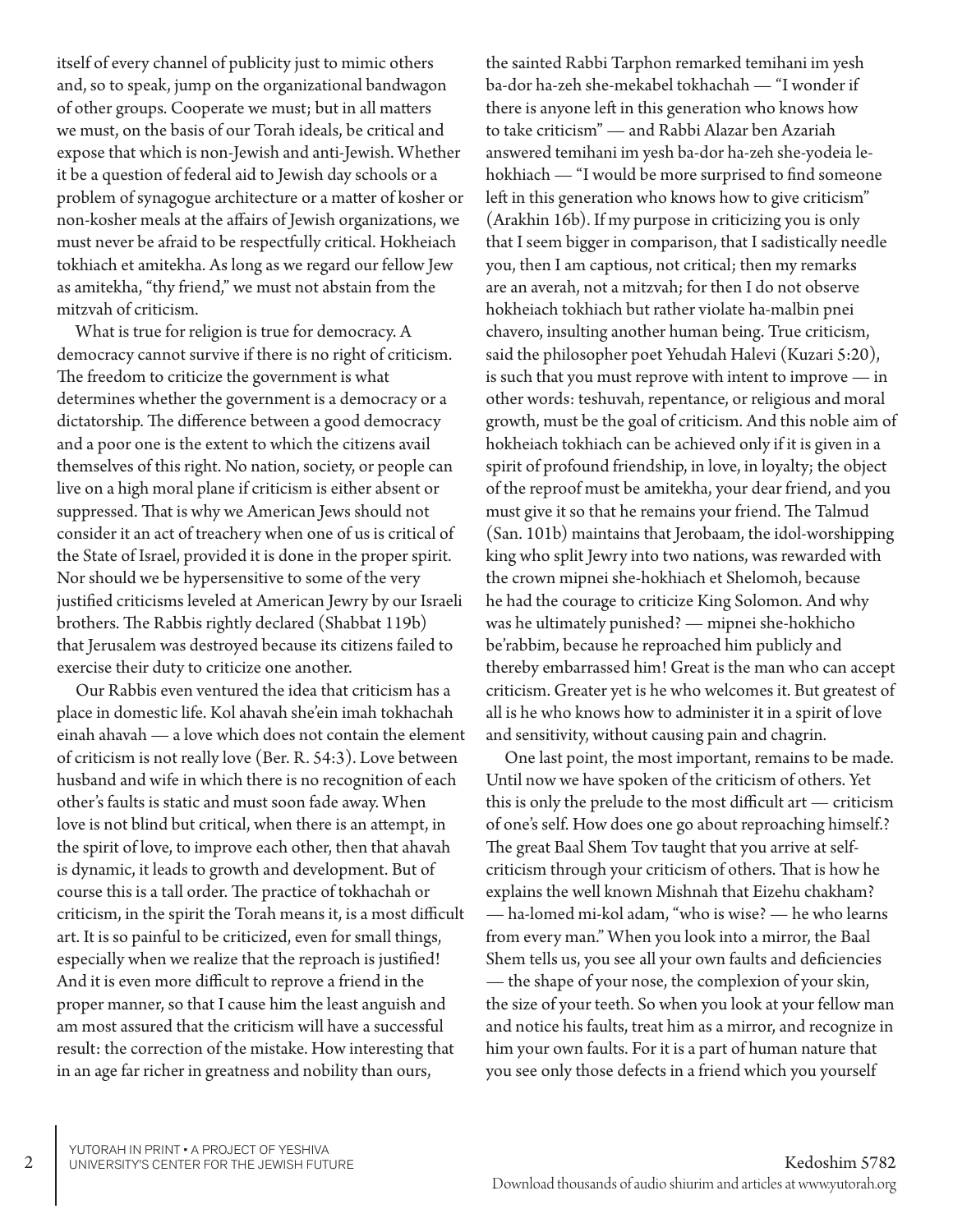possess to a greater or lesser degree. He who has a slight tendency to depart from the truth will be quick to detect the same characteristic in another. The same holds true for the inclination to take that which belongs to another, or immorality, or bragging, or any other vice. Our own faults sensitize us to them in others. The wise man is he who learns from every other man — he sees their failings and then knows he has them himself and proceeds to correct them. He holds up the personality of his friend as a mirror of his own. Criticism of others, if undertaken in the Torah spirit, leads to self-criticism. Perhaps that is why the Torah uses the double verb, for greater emphasis — not only hokheieach, criticism of others, but tokhiach, reproach of yourself. Interestingly, the word hokhieach is from the same root as the word vikuach, a debate or dialogue. For when I criticize my friend, even if he does not say a word, he is the mirror of my own faults, and I am automatically, through him, criticizing myself. Hokheiach tokhiach is a two-way street.

We Jews have had this quality of self-criticism in abundance. It is evident in our national sense of humor, so often turned inwards. It is evident in the writings of our Prophets, who stung us with their pointed barbs. It is evident in the thorough way in which the Talmud exposes the least error of a Moses or a David. It is evident in the remarkable fact that, after having been driven out of our homeland by people no better than us — probably far worse — we said "we deserved it" — u-mipnei chateinu galinu me'artzenu…"

Who shall ascend the mountain of the Lord, and who shall stand in His holy place? — He that hath clean hands and a pure heart; who hath not taken My name in vain nor sworn deceitfully. He shall receive a blessing from the Lord and righteousness from the G-d of his salvation" (Ps. 24:3- 5).

How are hands cleaned and hearts purified? — With the soap of criticism and the scouring powder of self-criticism. *Read more at www.yu.edu/about/lamm-heritage.*

### **Now I Know the World Was Made for Me**

*Rabbi Joshua (The Hoffer) Hoffman z"l*

Superinted in our netvort to this parsha last<br>
year, the midrash (Vayikra Rabbah, 24) says that<br>
parshas Kedoshim presents us with a restatement<br>
of the Ten Commandments, or the Decalogue, albeit with year, the midrash (Vayikra Rabbah, 24) says that parshas Kedoshim presents us with a restatement some significant divergences from the first version. For example, in parshas Yisro, we are told to honor our parents, and in parshas Kedoshim we are told to fear them. In both cases, however, the commandment regarding parents is juxtaposed to a command to observe Shabbos. Apparently, there is some connection between Shabbos observance and filio-piety. Our remarks will be directed toward discovering what that connection may be.

The author of the medieval work Sefer HaChinuch writes that the rationale behind the obligation to honor one's parents is gratitude to them for having brought him into this world and taken care of his needs as he was growing up. Rabbi Chaim Elazari, z'l, of Canton, Ohio, points out that this rationale is fine for someone who is happy with his life situation. Many people, however, are not happy with their station in life, and often feel that perhaps it would have be better had they not been born. For example, Mark Twain, who underwent many hardships in his life, wrote in his autobiography that his aunt once

saved him from drowning, and he never forgave her for it! Moreover, many people feel, rightly or wrongly, that their parents were in some way inadequate for their needs, and that they were therefore not given the opportunities in life that they should have received. How can we expect such people to have a feeling of gratitude to their parents for bringing them into the world? It is for this reason, writes Rabbi Elazari, that the obligation to observe Shabbos is mentioned immediately before the obligations to honor and fear one's parents. Observance of Shabbos is grounded in the belief that God created the world. Since God is good, and desires to benefit His creations, the world He created is good, and, therefore, a person needs to be grateful to his parents for bringing him into that world. While this explanation is certainly reasonable, I would like to offer a somewhat modified version of it to explain the connection between Shabbos observance and the obligations we have toward our parents.

 The Mishnah in Sanhedrin tells us that man was created as a single individual to teach us that though God creates each individual in the form of the original Adam, no two people are exactly alike. Therefore, concludes the Mishnah, everyone is obligated to say that the world was created for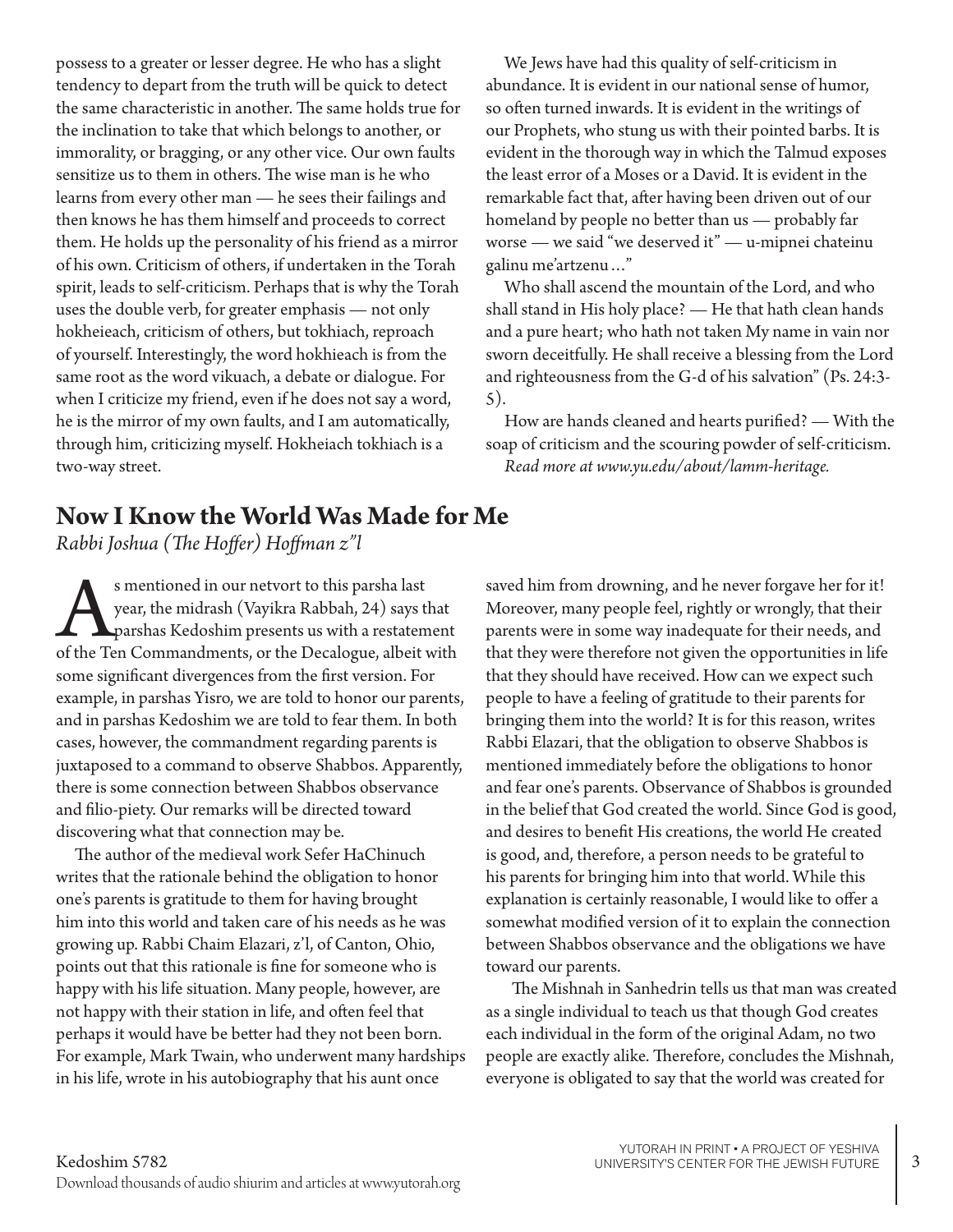him. The idea being expressed here is that every person has a distinct mission in life that only he can fulfill, and so, in a sense, the word really was created for him, so that he can fulfill that mission. This perspective gives added meaning to our observance of Shabbos. When we acknowledge God as the Creator of the universe, we are also saying that He created our particular world, in which we must accomplish our particular mission, a mission that no one else at any time in history could have fulfilled. Once a person realizes and accepts this, he will be grateful to his parents for having brought him into this world. He will also understand that those parents are precisely the parents he needed to raise him and prepare him to fulfill his unique task in life. Hence, he will not feel that he was deprived of any opportunities that he needed because his parents were not the kind of people he would have liked to have been born to. With this perspective in mind, we can readily understand why the verses commanding us to honor and fear our parents are preceded by a command to observe the Shabbos and thereby recognize that God created the world, or, more properly, our specific world.

Our understanding of the roles played by our parents in our lives will help explain an otherwise difficult opinion expressed by Rabbi Avraham Danzig in his halachic compendium, Chayei Adam. Rabbi Danzig writes that, as part of the obligation of honoring one's parents, a person must consider his parents to be great, honorable people, even if nobody else feels that way about them. How can one be obligated to believe something about his parent that is not acknowledged by anyone else? Must he then deny reality? In light or our explanation, however, this ruling makes perfect sense, because, in terms of the person's mission in life, his parents really are the greatest people in the world, because only they can provide him with the capacity to fulfill that mission. As Rabbi Yosef Dov Soloveitchik, z'l, once put it, the obligation to honor one's parents entails viewing one's aging father or mother, residing in a nursing home and confined to a bed, unable to care for the most basic of bodily needs, as responsible for everything he ever accomplished. God, as the Creator of our personal world, provides each of us with the parents we need to prepare us for our role in that world.

### **Cursing the Deaf**

*Rabbi Assaf Bednarsh (Transcribed and adapted by a talmid from a shiur given in the Gruss Kollel)*

The Torah says in our Parsha: *Lo sekalel cheiresh*—<br>you are not allowed to curse a deaf person. It<br>doesn't mean someone who is davka deaf. Ramb:<br>comments on the spot: If you are not allowed to curse you are not allowed to curse a deaf person. It doesn't mean someone who is davka deaf. Ramban a deaf person who is not bothered by the curse because he doesn't hear it, then certainly you are not allowed to curse a person who can hear you loud and clear. It just brings up a question. I understand why I am not allowed to curse a well-hearing person. It's because he will become insulted, angry, and upset. But I could think: What's so bad about cursing a deaf person? It doesn't affect him. He does not get hurt because he doesn't hear the curses. So Sefer ha-Chinuch deals with this, and he says that it might hurt him—perhaps he will be affected socially when the bystanders who heard you curse him will start to disrespect him, and he will be humiliated by this behavior. However, Sefer ha-Chinuch's main pashat is that cursing referred to in the Torah is not about using the four-letter words. Cursing means pronouncing a literal curse—that something horrible should happen to someone. Because maybe on a metaphysical level, your curse will affect

this deaf person. He will not get upset from hearing the curse, but maybe, it will come true and hurt him that way. And kol she-kein, a well-hearing person, will be upset when he hears this curse. However, the Rambam takes an entirely different approach. Rambam says: Ein chahchi nami. The chiddush of the Torah is exactly what it says: Don't curse the deaf person even if it will not have any negative effect on him—it will not cause social problems and humiliation. And nevertheless, the Torah tells you not to curse the deaf person. Why? So Rambam explains that the problem with treating people the wrong way, disrespecting them, fighting, and having a negative attitude is not just its effect on the other person but how it affects you. He says: That's exactly what the Torah is telling you. Don't curse a well-hearing person because it will hurt him. But more than that, if you don't do it, you will avoid harmful consequences that you would otherwise experience. Because when you get angry and curse people, you train yourself in bad midos and learn to think negatively about people and look down on them. And that has a negative hashpa'a on your neshama. It makes you a bad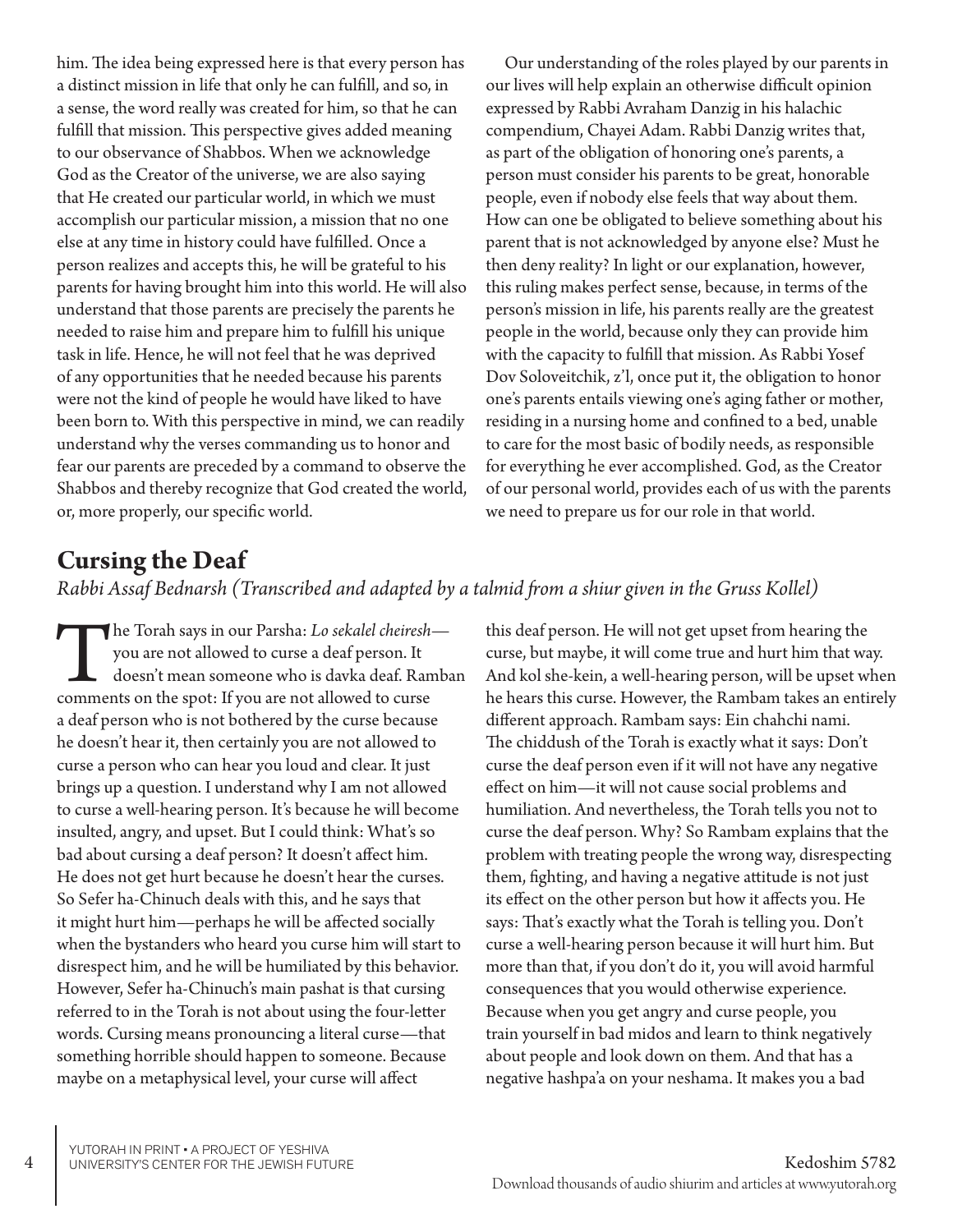person and hurts you in the end. And ultimately, Rambam says, the Torah specifically chose Lo sekale cheiresh to teach us that when we behave improperly, we are not only hurting other people, but we are hurting ourselves as well. And therefore, before we act, we should think what kind of

### **What Does it Mean to be Holy?**

*Rabbi Efrem Goldberg*

hat exactly is the meaning of the command, תהיו קדושים – that we are to be "sacred" people? **The Sanctity of Seflessness**

Rav Shimon Shkop explains this command based on the Midrash's puzzling interpretation of the phrase, קדוש כי אלוקיכם' ה אני" – for I, Hashem your God, are sacred." The Midrash comments that we might have assumed that the imperative of תהיו קדושים requires us to be sacred כמוני, like God Himself. God therefore clarified, 'ה אני קדוש כי אלוקיכם – which the Midrash understands to mean, קדושתי למעלה מקדושתכם – "My sanctity is beyond your sanctity." Surprisingly, the Midrash thought that we might have assumed that we are to be "sacred" the same way God is sacred, and so God clarifies in this pasuk that His level of sanctity is unattainable by us mortals.

How is this possible? Why would anyone have entertained such a notion, that we can be as holy as Hashem Himself?

Rav Shimon explains that תהיו קדושים requires us to be כלל לטובת מוקדשים – devoted to the wellbeing of the public. Kedusha in this context, Rav Shimon writes, means to live as a giver rather than a taker, to be selfless instead of selfish. Ego and narcissism are the antithesis of holiness. תהיו קדושים means overcoming our ego and personal desires, to care about the wellbeing of others, to extend beyond ourselves. This is why the ensuing pesukim in this parsha deal mainly with interpersonal relations, presenting mitzvos such as tzedaka and refraining from things like revenge and gossip. This is what תהיו קדושים means.

Rav Shimon explains the Midrash as clarifying that we can never be as selfless and altruistic as God. His creation of the world, and His ongoing maintenance of the world, is pristinely selfless. God lacks nothing; there is absolutely nothing that He needs or can receive from anyone. His kindness, therefore, is perfectly selfless. Human selflessness, however, is never purely altruistic. There will always be at least a tinge of personal interest

person does it make us, besides the influence it will have on other people. And we should realize that we are a product of our actions and our speech. And we should strive to become refined, kind, and sensitive people and not, chas ve-shalom, the opposite. Shabbat Shalom.

involved. Modern psychology has confirmed that giving and extending oneself for others brings a person joy and satisfaction, and in fact, volunteering is recommended as a method of treating depression. This, Rav Shimon explains, is the meaning of מקדושתכם קדושתילמעלה – God's selflessness is qualitatively different than ours, as His kindness is purely altruistic, whereas ours will always involve a degree of personal joy and satisfaction which we experience through giving.

#### **Carrying Ourselves With Distinction**

Rav Isaac Sher explains the command of תהיו קדושים by noting the mitzva presented later in Sefer Vayikra (21:8) to treat the kohanim with special respect: יהיה קדוש...וקדשתו לך. The term קדוש in that context, Rav Sher notes, refers to חשיבות – importance and distinction. We are to treat a kohen as a distinguished person, an important figure. By the same token, the mitzva of תהיו קדושים requires us to carry ourselves with distinction, to act like important people. We are to take ourselves seriously, to recognize that we are distinguished people, and to act in an especially dignified manner as befitting the קדוש עם.

Earlier in Sefer Vayikra (11:44), the Torah commands, קדושים והייתם והתקדשתם, which the Gemara (Berachos 53b) understands as an allusion to the obligations of ראשונים מים – washing one's hands before eating – and אחרונים מים – washing one's hands after eating. Indeed, hygiene is part of קדושה. Being a person of distinction means being dignified. The yeshiva of Slabodka had a tailor on staff to ensure that the students were all properly dressed. A talmid who was missing a button was not allowed in the beis midrash. This, Rav Sher explains, is what תהיו קדושים means – conducting ourselves with distinction, as important people, in an especially refined, dignified manner.

#### **Being Ready for a Mitzva**

The Chida writes that he once saw a handwritten manuscript of one the lesser known Rishonim – Rabbeinu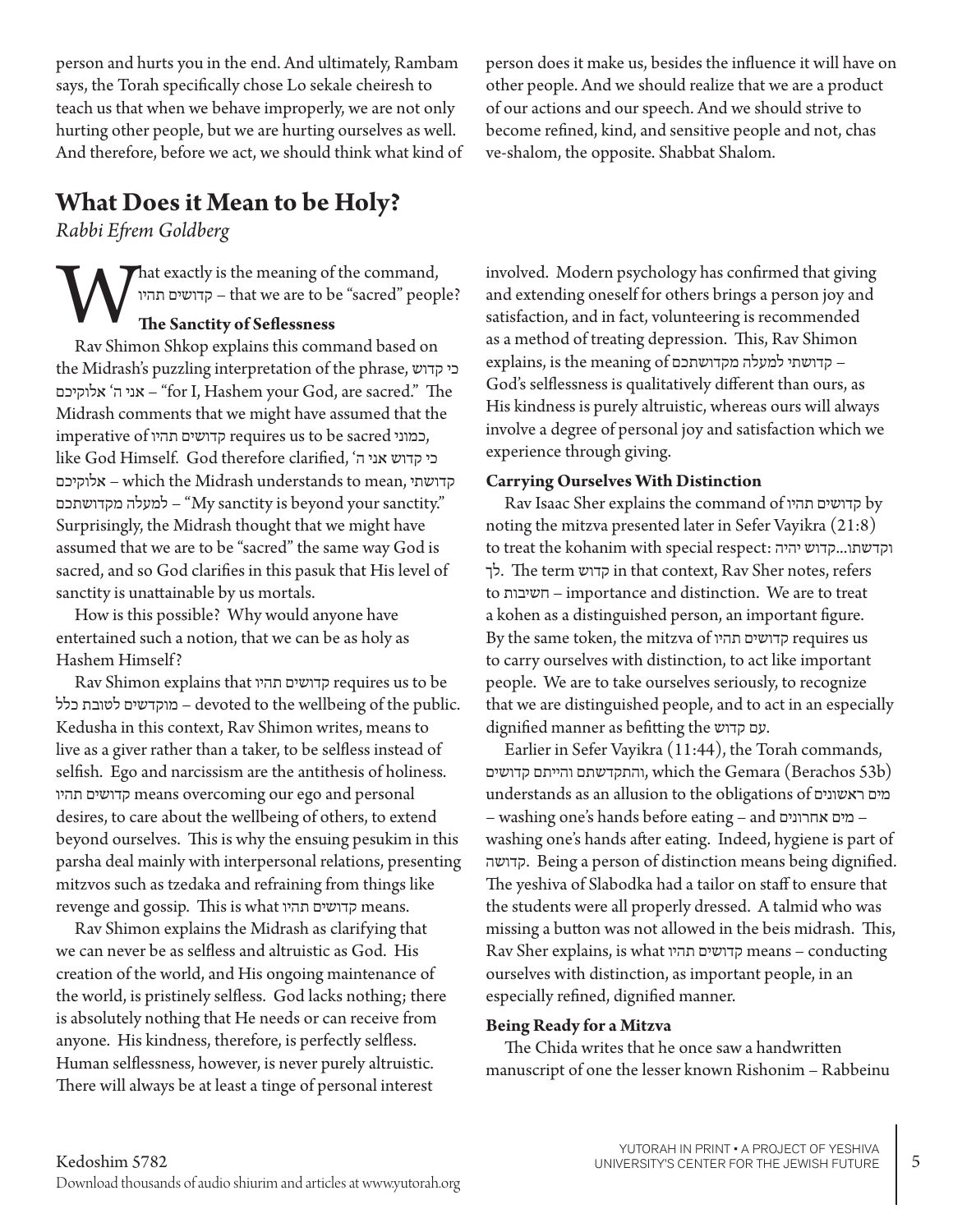Efrayim – explaining the command of תהיו קדושים to mean that we must always be מזומנים – ready and prepared to seize every mitzva opportunity. In Sefer Bamidbar (11:18), we read that Moshe was instructed to tell the people, התקדשולמחר – to prepare for the next day. The word קדושה, then, can mean preparedness. Rabbeinu Efrayim thus explained תהיו קדושים as an obligation to be ready and prepared at all times.

Many of us remember our days in Little League, when kids playing the field would occasionally daydream, their minds wandering, and were wholly unprepared when the ball was hit towards them. The coaches would tell the fielders to always be ready and alert, to crouch down with their gloves open, staring intently on the batter to be prepared to field the ball if it came their way.

תהיו קדושים requires that we approach life this way – like a shortstop ready to field a hard-hit ball. We are to be mindful, alert, ready to jump on any mitzva opportunity that comes our way. We never know when we will suddenly find a lost object that needs to be returned, or be approached by somebody in need of a favor. We must always be מזומנים, ready to seize every opportunity to perform a mitzva.

#### **Favorably Judging – בצדק תשפוט עמיתך**

Parshas Kedoshim includes the mitzva of תשפוט בצדק 19:15( עמיתך(, which Rashi, citing from Chazal, explains to mean חברךלכףזכות את דן הוי – that we are to judge our fellow favorably.

The Gemara teaches in Maseches Shabbos (127b), one who judges his – הדן חבירו לכף זכות דנין אותו לזכות fellow favorably is rewarded by being judged favorably by Hashem.

This teaching, at first glance, seems very difficult to understand. Judging people favorably means giving them the benefit of the doubt, realizing that we do not have all the information about what somebody did. Rather than assume the worst about something we witnessed somebody do, we should instead consider that there are facts of which we are unaware that justify the act

committed. But this is possible only because we are very limited, and do not have all the information. We can give the benefit of the doubt only because there is a doubt, there are facts which we simply do not know. But how can this possibly be relevant to God? How can the Gemara speak of God judging a person favorably in reward for his judging others favorably? He knows everything; no information is concealed from Him. How, then, can Hashem be דו לכף זכות?

Rav Yosef Sorotzkin, in Meged Yosef, explains that people are exceedingly complex. There is so much that contributes to the way a person acts. Everyone is carrying baggage, has certain genetic predispositions, and has had experiences which affect him in one way or another. We recite in the stirring זכה תפילה prayer before Yom Kippur:

גלוי וידוע לפניך שלא נתכוונתי בכל החטאים והעוונות להכעיסך ולמרוד כנגדך, אך הלכתי בעצת יצרי הרע אשר תמיד בכליום פורש רשת לרגלי ללכדני.

*It is revealed and known to You that I did not intend through these sins and iniquities to anger You and rebel against You, but I followed the counsel of my evil inclination, which always, each day, sets a trap for my feet, to ensnare me.*

In essence, we are telling Hashem, "You know what I'm going through. You know how hard this is. You know my struggles. You know what I'm dealing with. You know all about my pressures, my fears, my anxieties. Externally, I'm guilty as charged; but internally, I am struggling, so please judge me favorably."

Every person is waging a battle that we know nothing about. Everyone is struggling with something. This, Rav Sorotzkin explains, is whatחברךלכףזכות את דן הוי means. It requires us to recognize that people are facing pressures and hardships of which we are entirely unaware, and which warrant a more favorable outlook on their behavior. The Gemara teaches that if we look upon others in this way, acknowledging their struggles, then Hashem will look upon us with this same degree of compassion and sensitivity, and judge us mercifully.

### **Seek Reasons, But Keep Mitzvot Anyway**

*Rabbi Adam Friedmann*

*You shall keep My laws (chukotai) and My rules*<br>(*mishpatai) and do them, I am G-d.*" (Vayikra)<br>19:37) A midrash (Sifra, Kedoshim 8:11) ex *(mishpatai) and do them, I am G-d.*" (Vayikra 19:37) A midrash (Sifra, Kedoshim 8:11) explains

that this verse is making an equation be-tween the two types of mitzvot men-tioned. Mishpatim are the mitzvot whose reasons seem obvious. Chukim are mitzvot that we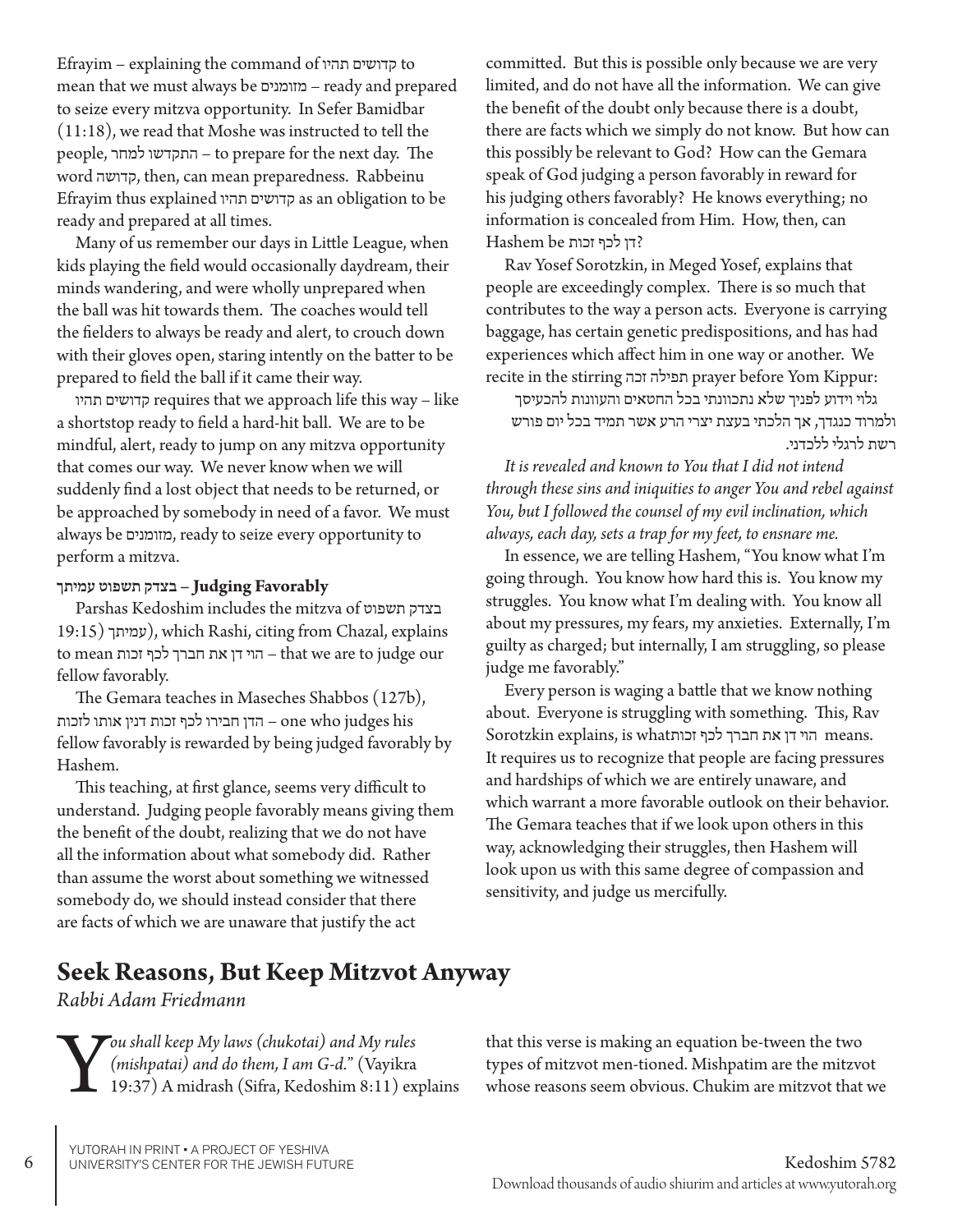don't understand. The Torah is telling us that just as we must observe the mishpatim, so too must we observe the chukim. This mid-rash implies that without the Torah's clarification we might have made an error that would have led us to assume that there is no need, or at least a diminished need, to keep the chukim. Why would we have thought this?

One possibility is that it's a mistake to believe that the mitzvot have reasons, and this error might lead us to ignore mitzvot which don't have clear rea-sons. Within this view, the Torah is telling us that in reality the mishpatim are just as unintelligible as the chukim. Our sole motivation for and intention while performing mitzvot should be that they are G-d's will. This line of thinking fits well with the posi-tions of several medieval Jewish think-ers.

The Rambam, however, presents an alternative understanding of the To-rah's lesson. His view begins with his assertion that there are reasons for the mitzvot. In the Guide for the Perplexed (3:25-26), he argues that G-d would not do anything or decree anything with no purpose. Therefore all the mitzvot must have reasons. The chukim are just those mitzvot whose reasons we haven't discovered yet. According to the Rambam, then, the mitzvot encode G-d's wisdom and each one has something new to teach us.

This fits together with another feature of the Rambam's philosophy. He believes that the fundamental point of contact between us and G-d is intellectual con-templation. [See Guide of the Perplexed 3:51.] Consequently, the Rambam holds that we cultivate a love of G-d by contemplating His acts and trying to dis-cern the great wisdom in them. These acts include G-d's statements and the creation of the natural world. But based on what we saw above, they should also include the mitzvot, since these too em-body G-d's wisdom. This is exactly what the Rambam

writes in his Sefer HaMitz-vot when describing the third positive commandment:

*He commanded us to love Him, may He be exalted. This means that we should contemplate and gain in-sight into His commandments and His actions, until we grasp Him and draw pleasure from grasping Him, at the height of pleasure. This is the required love.*

This citation describes a process. I con-template the mitzvot until I am enlight-ened by some new understanding. Ap-parently, this process is critical, perhaps because without it the conclusions aren't properly understood or can't car-ry the appropriate psychological weight. Perhaps the comprehensions of G-d achieved here are unique to each indi-vidual. In any case, we can understand why the Rambam might think it im-portant for Jews to consider the reasons for the mitzvot. He confirms this in the Mishneh Torah (Hilchot Meilah 8:1), where he writes that every Jew ought to try and understand the reasons for mitzvot to the best of their abilities. The goal is to engage in the contemplation that leads to a connection with and a love for G-d.

It's at this point that a pitfall appears, which the Rambam warns against by citing the midrash we saw above. In the pursuit of understanding the mitzvot, one may confuse the reasons for mitzvot as a source of intellectual connection with G-d and the reasons as the ra-tionale for observing the mitzvot alto-gether. A person who is deeply involved with understanding the mitzvot may find it hard to suddenly retreat from them and keep mitzvot without a clear reason. According to the Rambam, this is what our parshah is warning us about. There are reasons for the mitzvot. We can and should pursue them. But ultimately, our observance of the mitzvot is not based in their reasons, but in fealty to G-d's will.

### **Of Reverence & Respect**

*Mrs. Michal Horowitz*

Inis week's parsha (in chutz la'aretz), Parshas<br>
Kedoshim, instructs us regarding many mitzvos<br>
bein adam la'chavairo - between man and his<br>
fellow. After many parshios (from Vayikra through Achrei Kedoshim, instructs us regarding many mitzvos bein adam la'chavairo - between man and his Mos) full of esoteric concepts related to the Mikdash, korbanos, tumah and ta'harah, with Kedoshim we come to a parsha replete with relevant, applicable, important and

fundamental mitzvos regarding the treatment of our fellow Jew.

The parsha opens with: *And Hashem spoke to Moshe*  ּדַ ּבֵ ר אֶ לּ-כָ ל-עֲ דַ ת ּבְ נֵי-יִ ׂשְ רָ אֵ ל, וְ אָ מַ רְ ּתָ אֲ לֵ הֶ ם קְ דֹׁשִ ים ּתִ הְ יּו: ּכִ י :*saying* הֲדוֹשׁ, speak to the entire assembly of Israel, and say to *them: you shall be holy, for I Hashem, your G-d, am holy;* 'שׁי ִא  *revere shall man a* ,אִ ּמֹו וְ אָ בִ יו ּתִ ירָ אּו, וְ אֶ תׁ-שַ ּבְ תֹתַ י ּתִ ׁשְ מֹרּו: אֲ נִ י ה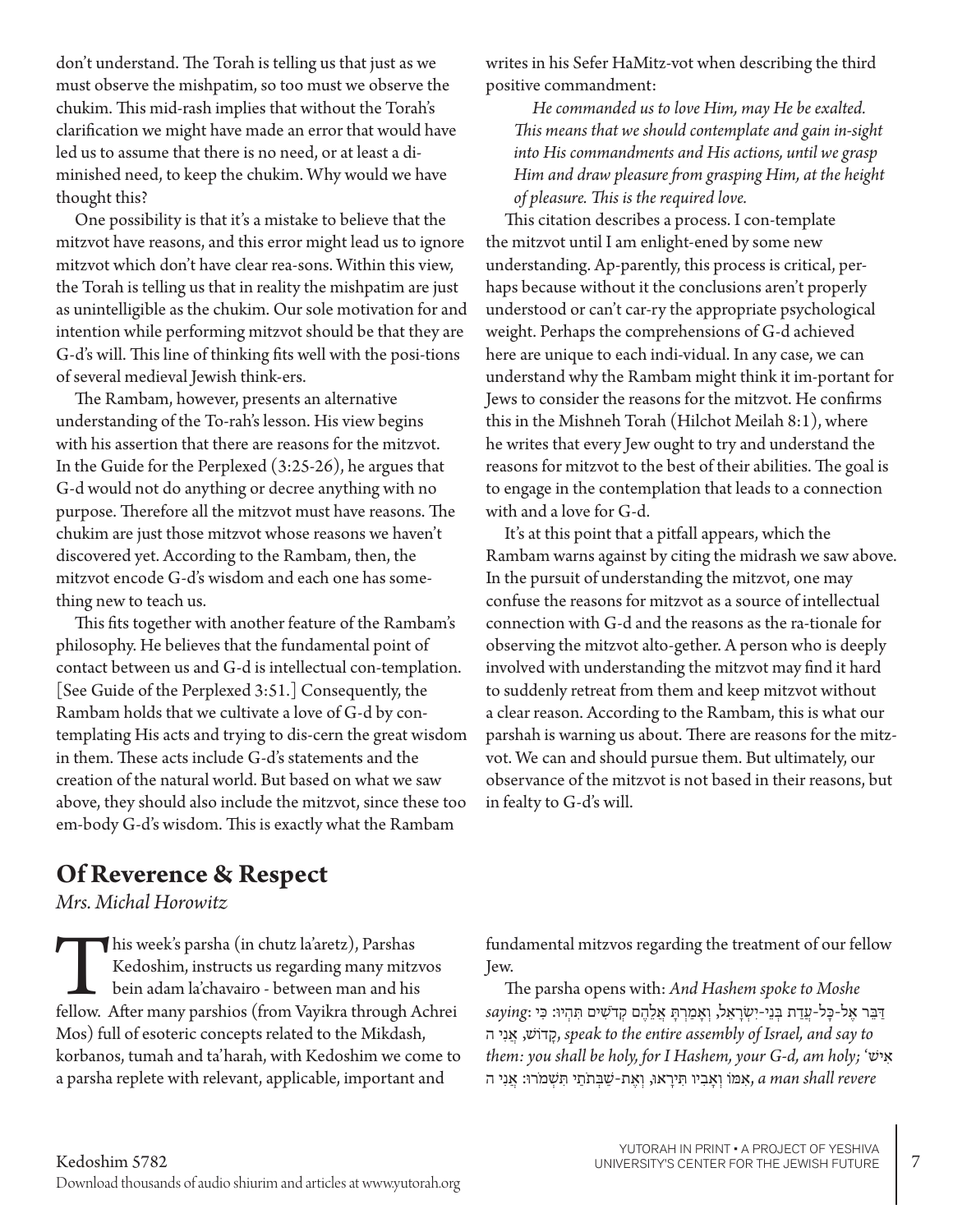*his mother and father, and my Sabbaths you shall guard, I am Hashem, your G-d* (Vayikra 19:1-3).

Rashi  $(v.3)$  teaches us that to revere one's parent is: not to sit in his seat, not to speak in his place, and not to contradict his words. To honor one's parent is to feed him, give drink, dressing and putting on his shoes, escorting him in and escorting him out.

While one is naturally inclined to honor the mother more than the father, and revere the father more than the mother, the Torah cautions us that both the mother and father must be equally respected and equally revered (Rashi to v.3).

So important is this area of avodas Hashem, that it has a prominent place as the fifth of the Aseres Ha'Dibros (the Ten Commandments), where the Torah dictates: -ת ֶא ד ֵבּ ַכּ Shemos(*mother thy and father thy Honor* - אָ בִ יָך, וְ אֶ ת-אִ ּמֶ ָך 20:11 and Devarim 5:15).

And so, the parsha that commands us regarding matters of holiness - kedoshim ti'hi'yu! - opens by exhorting us to revere, and honor, our mother and father. When one honors and reveres his earthly father, he will come to honor and revere his Heavenly Father, Who provides and sustains us with each and every need and Who is the Ultimate Giver of all that we have!

In their sefer, "Honor Them, Revere Them" (Artscroll), R' Zechariah Wallerstein z"l, and yblc"t R' Shimon Finkelman, share the following powerful, novel Torah insight:

When Yaakov came in to get the brachos from his father Yitzchak, dressed in the hunting garments of his brother Fisav, the pasuk tells us: וַיְּגַּשׁ, וַיְּשַׁק-לֹו, וַיָּרַח אֶת-רֵיחַ בְּגֶדָיו,  *he And* - וַ יְבָ רְ כֵ הּו; וַ ּיֹאמֶ ר, רְ אֵ ה רֵ יחַ ּבְ נִ י, ּכְ רֵ יחַ ׂשָ דֶ ה, אֲ ׁשֶ ר ּבֵ רְ כֹו ה *(Yitzchak) drew Yaakov close and kissed him; he smelled the fragrance of his garments and blessed him; he said, 'See the fragrance of my son is like the fragrance of the field that Hashem has blessed*' (Bereishis 27:27).

Rashi comments that the hair of a goat's skin, which Yaakov was wearing on his hands and neck so that Yitzchak would think he was Eisav, normally emit an offensive odor. However, when Yaakov entered the room, he was accompanied by the fragrant scent of Gan Eden - "the field that Hashem has blessed".

Rav Shimon Schwab explains that the mitzvah of kibbud av that Yaakov was fulfilling at this time (by serving his father food) is what imbued his garments with the scent of Gan Eden. Why, specifically, did the mitzvah of kibbud av

elicit a scent of Gan Eden?

"Adam and Chava were placed in Gan Eden קָעָבְדָה הּ ָר ְמ ָשׁ ְולּ, *to work it and to guard it* (Bereishis 2:15), which Chazal interpret to mean to perform positive commandments (הּ ָד ְב ָע ְל - to work it), and refrain from transgressing negative commandments (ולְשָׁמְרַה, and to guard it). When Adam and Isha partook of the fruit of the Tree of Knowledge of Good and Bad, writes the Zohar, they impaired for all time the spiritual effect in Heaven of the mitzvos that mankind would perform.

"However, their sin affected only those mitzvos which they potentially could fulfill at that time. Since Adam and Isha did not have parents, kibbud av va'eim was not part of their avodas Hashem. Therefore, their sin did not affect the spiritual impact of this mitzvah!"

With this unique chiddush and perspective, we can now understand why Yaakov emitted the scent of Gan Eden when he entered to serve food to his father. As kibbud av va'eim was not affected by the first sin, it was this mitzvah specifically that carried the pure and untainted scent of Gan Eden along with it (Honor Them, Revere Them, Artscroll Mesorah, p.86-87).

תִּפְּנֵי שֵׂיבָה תְּקוּם, :Later in the parsha, we are commanded: יִהְדֵרְתָּ פְּנֵי זָקֵן - before a hoary head you shall rise, and glorify the face of an elderly person, and you shall fear your G-d, I am Hashem (Vayikra, 19:32). Unlike other cultures and societies, the Torah way of life is that we honor our parents, and our elders. We understand that they are one link closer to Matan Torah, while we are one degree more removed than they are.

R' Wallerstein z'l, and R' Finkleman shlita, relate the following vignette: "The Chazon Ish visited his mother every day. One day, he did not feel well, and therefore did not pay her his usual visit. Rav Chaim Kanievsky, who was a child then, was at his grandmother's house the next day (R' Chaim's mother was a sister to the Chazon Ish) and he heard her say, 'I wonder why Avraham Yeshayah did not come yesterday.' The young Rav Chaim went home and repeated to his uncle, the Chazon Ish, what he overheard. Immediately, the Chazon Ish grabbed his hat and jacket and started running to his mother's apartment. Rav Chaim recalled, "I could not catch up with him, no matter how hard I tried. He ran because of kibbud av va'eim, because his mother was worried" (Honor Them, Revere Them, p.25).

May indeed, we be worthy to live lives of Kedoshim Tihiyu - You shall be holy - in all realms of avodas Hashem.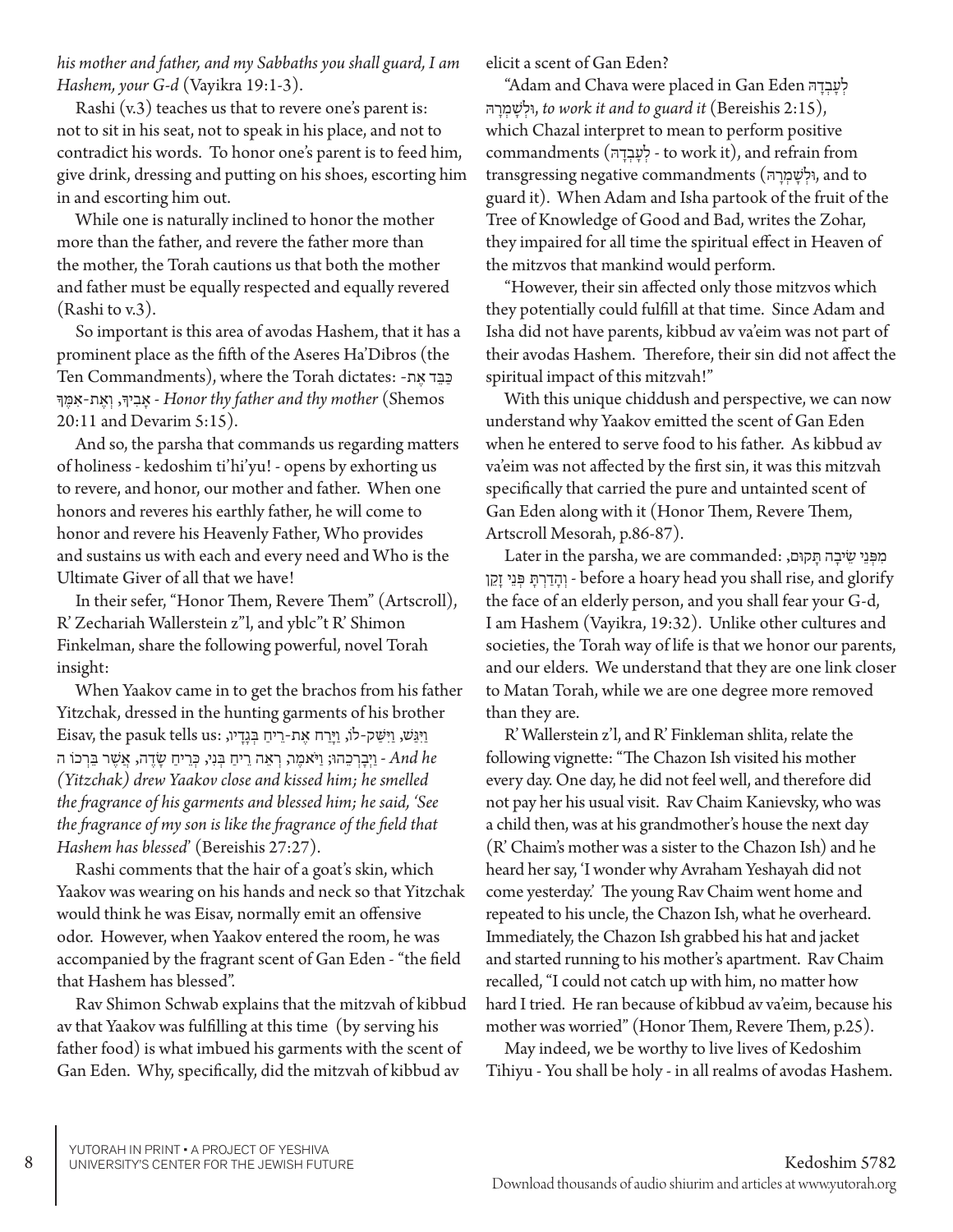### **Giving Proper Reproof**

*Rabbi Ephraim Z. Buchwald*

n this week's parasha, parashat Kedoshim, we encounter the well-known Biblical dictum, recorded Leviticus 19:17: אֲתוֹלְהַיָּךָ, וְלֹא תִשְׂא עָלָיו חֵטְא אֶת אֲחִידְּ $\frac{1}{2}$ , וֹהֹבְחַ תּוֹכִיחַ אֶת אֲחִידָּ n this week's parasha, parashat Kedoshim, we encounter the well-known Biblical dictum, recorded in לֹא תִשְׂנֵא אֶת אַחִיךְּ בִּלְבַבֵךְּ, הוֹכֵחַ תּוֹכִיחַ אֶת Leviticus 19:17: *your heart. Reprove your neighbor and bear no guilt because of him.*

As opposed to most other legal codes, the Torah is concerned not only with people's actions, but also with their attitudes. Wrong feelings, as well as wrong acts, can be very destructive, and bottled-up resentment may lead to great harm. Consequently, the Torah instructs us to "reprove" our neighbors. If one has a justified complaint, do not brood over it. It is far better to state it, and confront it, forthrightly.

At first blush, this positive Torah commandment seems to justify much of the prevailing contemporary attitude–if one has a complaint, speak up, get it out of your system, sock it to him, tell the creep off, blast the perp between the eyes. And yet, as we study the laws governing proper reproof, we see that this is far from the Torah's intent or practice. In fact, our sages declare that anyone who embarrasses another person publicly loses his portion in the World to Come (Avot 3:15).

Furthermore, based on an allusion in the Sifra, Rashi explains that proper reproof means, "rebuke him, but do not shame him publicly." The Rabbis say, with extraordinary insight, that just as it is a mitzvah to say things that are heard, so is it a mitzvah not to say things that will not be listened to (Yevamot 65b). If we know that the person whom we wish to reprove cannot or will not hear what we are saying, it is preferable to avoid reproof, since doing so will only engender greater strife and enmity.

Both the English word "reproof" and the Hebrew word הוֹכָחָה — to'cha'cha" underscore that the purpose of reproof is to "prove" to the perpetrators that what they have done is wrong and encourage them to mend their ways. The point of reproof is not to tell the person off, but to enlighten the sinful or mistaken person so that he/she understands that such behavior is not acceptable. There should be no element of vengeance in reproof, since it is an issue of education and enlightenment. But, of course, not everyone wishes to be, or can be, enlightened, and not everyone can hear reproof. Consequently, the Torah

instructs those who wish to give reproof to be extremely careful and extraordinarily gentle.

Jewish tradition provides insightful guidelines for those who wish to admonish others. The person who gives reproof must be certain that he or she is not guilty of the same or a similar improper behavior. As the Talmud says  $(bab$ a Bathra 60b), קְשׁוֹט עַצְמְךּ,-improve yourself before you improve others.

The Talmud in Baba Bathra records an insightful story concerning the sage, Rabbi Yannai, who owned a tree whose branches overhung the public thoroughfare. One day, a case came before him regarding a person who owned a tree that similarly hovered over public property, and the public demanded that it be removed. After hearing the complaint, R' Yannai instructed the litigants to return the next day, at which time he would render judgment. In the meantime, R' Yannai had his own tree cut down.

The very next day, R' Yannai told the owner of the tree that his tree must be cut down because its presence prevents travelers from comfortably traversing the thoroughfare. The owner of the tree protested to R' Yanni, "But you too have a similar tree, which blocks the public domain." R' Yannai then told him, "Come and see that my tree is cut down, and you will have to cut yours as well."

The rabbis ask why R' Yannai had not previously cut down his tree, instead of doing so only when the similar case was presented to him. They answer that R' Yannai was under the impression that the public benefitted from the shade that was given off by his tree. But when he learned that the public was hindered by the tree's presence, he had it removed. Clearly, a person may not reprove a neighbor if he himself has a similar shortcoming.

Remarkably, our rabbis teach that the mitzvah of ה ָח ָוכֹתּ—to'cha'cha means much more than mere reproof. In Shabbat 54b, the Talmud cites the case of Rabbi Elazar ben Azaria, whose cow would go out on Shabbat with a forbidden rein between her horns. The rabbis explain that the cow did not really belong to R' Elazar ben Azaria, but since R' Elazar did not reprove his neighbor who was the actual owner, it was considered as if he had committed the violation. Tradition teaches that anyone who has the opportunity to protest against a wrongdoing, but fails to do so, is considered as if he had personally committed the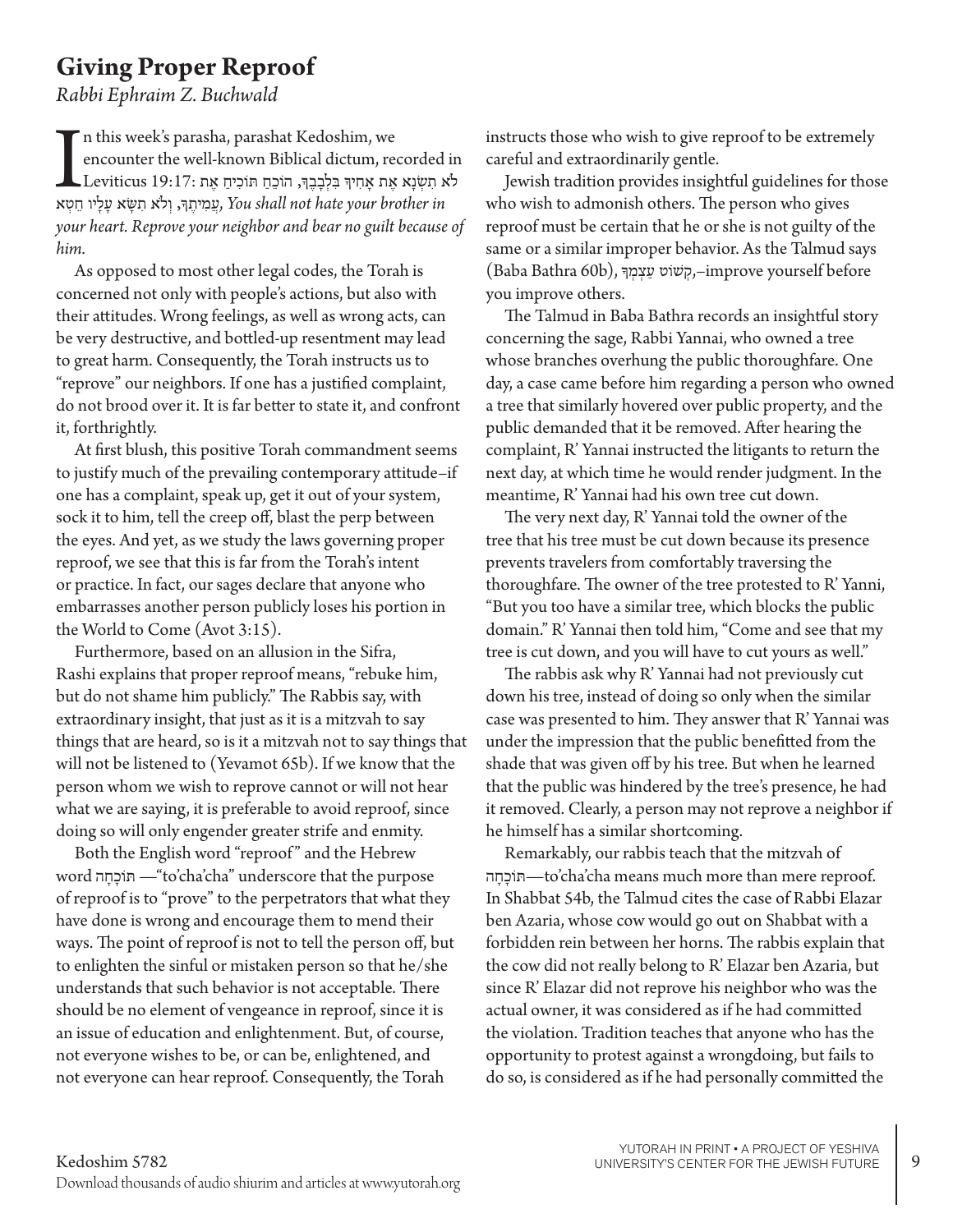violation.

Our rabbis declare that the concept of ותּב ֵר ֲע—a'ray'vut– that all of Israel is responsible for one another, is much more than a mere pithy slogan. Indeed, it has profound legal implications! Rabbi Aaron Soloveitchik, in his brilliant essay, "Jew and Jew, Jew and Non-Jew" states that if a Jew observes the Sabbath fully, but has an opportunity to share the Shabbat with another, less-observant Jew, and fails to do so, then the Shabbat of the observant Jew is incomplete. Similarly, if a Jew has an opportunity to share his Shabbat שׁוּדּ ִק—kiddush, over wine, with another Jew who would otherwise not make kiddush, but fails to do so, then the kiddush that was made is deemed incomplete.

To what extent must one reprove one's neighbor? R' Elazar says, "Continue to reprove him until he strikes you." Rabbi Joshua says, "Until he curses you." Ben Azai says,

"Until he insults you." (Talmud, Arachin 16b).

The Talmud (Yoma 9b) declares, that the Second Temple was destroyed because of שׁנְאַת חִנַּם —sinat chinam, wanton and baseless hatred. Rabbi Abraham Isaac Kook has written, "If we have been destroyed and the world together with us has been destroyed–because of baseless hatred, it can be rebuilt, and the world can be rebuilt as well–because of baseless, undeserved love."

The Chazon Ish declared that since we no longer know how to give proper reproof, it is preferable not to offer reproof.

While we may not know how to offer proper reproof, no one can say that we no longer know how to offer love, especially baseless, undeserved love. Let us determine to rebuild the world by embracing others with abundant, yes undeserved, love.

### **Long Lasting Love**

*Mrs. Shira Smiles (Adapted by Channie Koplowitz Stein)*

**O**ne of the most famous quotes from the Torah is, "Ve'ahavta lereiacha kamocha/Love thy neighbor (peer/friend) as yourself." What is seldom included is both the first part of the verse and the is, "Ve'ahavta lereiacha kamocha/Love thy neighbor (peer/friend) as yourself." What is conclusion: "You shall not take revenge, you shall not bear a grudge... I am Hashem." Interestingly, several other mitzvoth in this section relating to man's interaction with his fellowman also end with, "I am Hashem." Certainly there must be a deeper meaning to the repetition of this phrase than mere emphasis. Further, as the Ramban observes, it is humanly impossible to love your friend as you love yourself. Therefore, Ramban says, the Torah means that whatever [good] you wish for yourself, you should also wish for your friend.

However, the Torah's adding Ani Hashem precisely after these interpersonal mitzvoth underscores Hillel's insistence that loving your fellowman is indeed the basic premise of the Torah upon which all else was built. As Rabbi Roberts points out, loving Hashem and loving mankind are interconnected and of equal importance. That is why, while the cherubim guarding the Ark of the Covenant faced each other, their wings tilted upward toward Heaven.

When Hashem first introduced Himself to Moshe at the burning bush, He introduced Himself with these same words, Ani Hashem, I am trustworthy and can be

counted on to reward the righteous and punish the evil ones judiciously. While we understand that reward and punishment in their truest sense refer to the world to come, how are we to understand them in this world, asks the Tosher Rebbe in Avodat Avodah. The Tosher Rebbe answers that while all good deeds are rewarded in the World to Come, your love and good deeds toward your fellow man have a positive impact in this world as well and serve as a model for others. Therefore, the reward is also built into this world. You have changed the reality of this world, and Hashem allows you to see the fruit of your labor.

In reality, writes Rabbi Egbi in Chochmat Hamatzpun, there is no distinction between the "social" mitzvoth and the "spiritual" mitzvoth. If you believe that Hashem is the Creator and nothing exists outside of Him, everything is about Hashem and part of one reality. We ourselves are a reflection of that all encompassing reality. Within this context, one avoids jealousy, understanding that Hashem has made and choreographed all the conditions of my life as well as those of my fellow man. There is no room for jealousy, the condition that prevents love. As Rabbi Miller reminds us, citing Rabbi Tzadok, love of God, love of Hashem and love of Torah must coexist, for Yisroel, Torah and Hakodosh Boruch are one chord with three strands. We are all beloved of Hashem, and our love of God is thus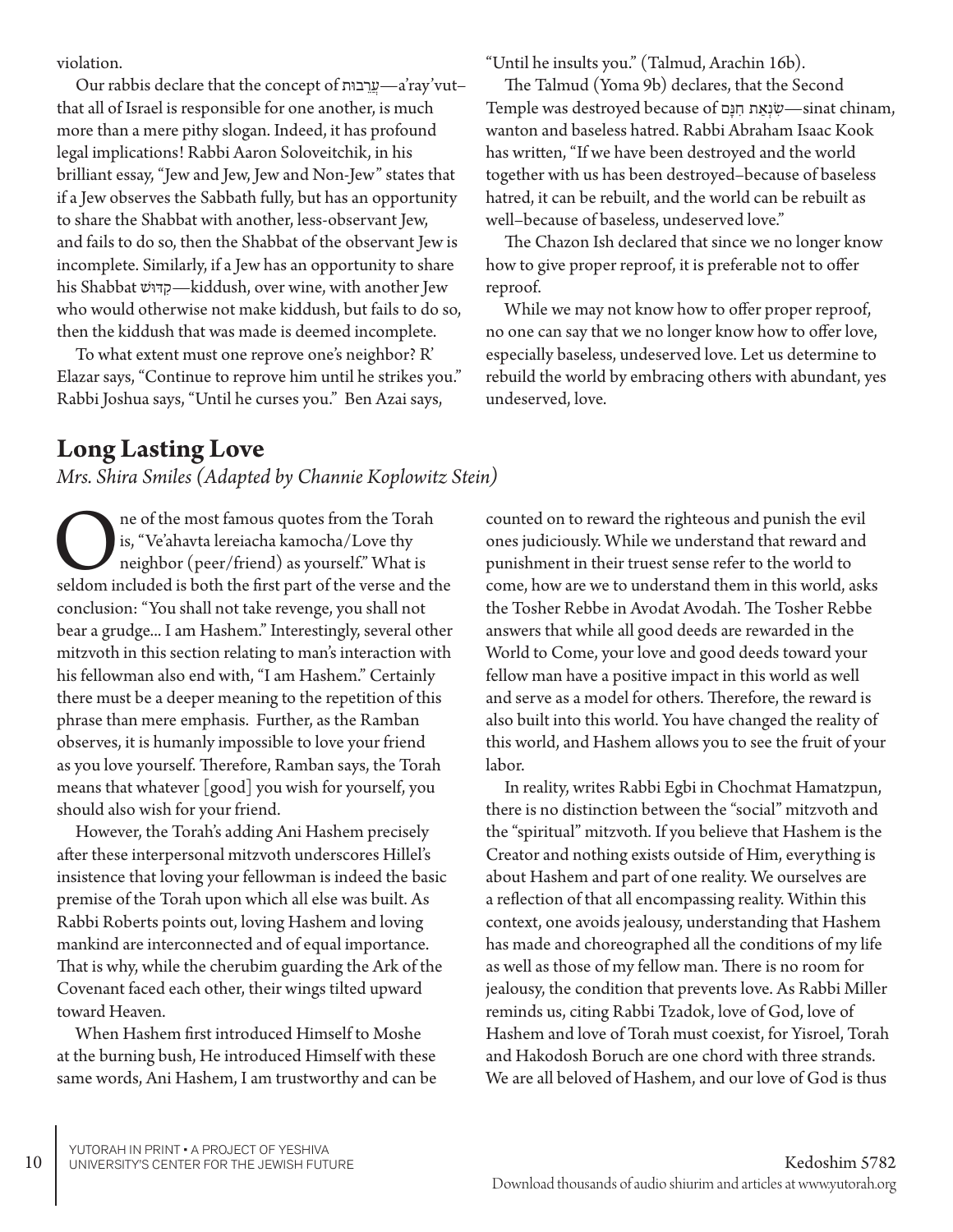reflected in our love of others and in our love of Torah, adds Rabbi Wolbe.

Rabbi Chaim Vital makes a beautiful observation that sharpens this idea and connects our love for each other with our love for Hashem. Ahavah is equal to 13. If two Jews treat each other with love, we are adding 13 and 13, equaling 26, the numerical equivalent of Hashem's ineffable name YKVK. [Perhaps we can also add that just as Hashem is Echad/One/Unique, also equal to 13, so each of us, created in His image, is unique. Again when we add two unique individuals together, we get a stronger presence of the truly Unique One Who loves us all. CKS] We are creating a greater manifestation of Hashem's presence in the world.

In a similar homiletic vein, The Mishchat Shemen writes that a Jew is called a "Yid", the Yiddish pronunciation of the letter "yud." When you find two "yidden" together as equals, side by side, you have God's name. Conversely, when you put one above the other with an egotistical bent, you've created a schwa, the sound of nothingness. Ani Hashem is integral to all the mitzvoth, especially to those between man and his fellow man. Since nothing else exists without God, everything I do, whether in the social realm of chesed or the intellectual realm of Torah study, must lead me closer to Hakodosh Boruch Hu.

Although many mitzvoth are dependent on loving others -- not stealing, not killing -- to actually love another as one loves oneself is impossible. After all, I know so many good things about myself, but I cannot know all the good things about another. Therefore, explains Rabbi Reiss in Meirosh Tzurim, Ani Hashem; if you shift your paradigm from the egocentric view of what you know to the Theocentric view from God's perspective, you will see in the other human being that same image of God imprinted in him as you see in yourself. Recognizing the godliness within each of us creates the connection and love between us all. All my interactions with others will then be informed by that recognition. Loving my fellowman is merely an extension of my love of God.

Even love of self should be a reflection of love of God, writes Rabbi Yitzchak Katz in Letitcha Elyon. My love of self should be based on the Godly soul within me rather than on my individual qualities, a soul that exists within each Jew and all together creates Knesset Yisroel/ Congregation of Israel unbroken from our beginning to eternity.

Hashem manifests His presence in the world through His attributes. Therefore when we mirror these attributes through our actions, we should recognize the Divine sparks of God emanating from within ourselves and from within others who are acting according to these attributes. Each of us may reflect a different spark. One may be highly sensitive to others, another may have great analytic intelligence, a third my be artistic while a fourth may be mechanically inclined. Perhaps the hardest, attribute may be the ability to maintain tremendous self control. Each of us has a spark of Godly attributes within ourselves. Sometimes we can learn some of the profoundest truths from a simple conversation with an ordinary Jew [or from a child, CKS], adds Rebbetzin Tzipporah Heller.

The Talmud tells us that Yerushalayim was destroyed because Bnei Yisroel did not rebuke one another. Bnei Yisroel walked around like sheep, not looking at each other face to face to see the inner glow, but head checking out the back end of each other. Instead of seeing the good attributes of the other, admiring it and trying to emulate it, they noticed only the negative characteristics, leading to baseless hatred and destruction, writes Rabbi Svei. It is so much easier to be critical than to admire another. But just as God looks at us with loving eyes, so should we also observe each other with love.

There are two approaches to learning to love another human being that goes beyond obeying God's command to actually feeling the love. Rabbi Akiva famously uses the verse in our current discussion as the basic building block of this love. We should see our people as one unified body, each individual as another limb or organ of that total body. If we can achieve that unity, as we did when we stood at the foot of Mount Sinai to receive the Torah, we will realize that we are to love each other and be responsible for each other just as we would feel love and responsibility toward each finger or toe of our own bodies. We would automatically love each other because the other is a part of me and symbolically a physical manifestation of God Himself.

Rav Azai takes a different approach. When the Torah goes into the details of the creation of Adam, the Torah writes, "This is the accounting of the descendants of Adam on the day that God created Man..." The Medrash says that during the process of creation, Hashem showed Adam all that would descend from him through all eternity, how each generation would find its leaders and